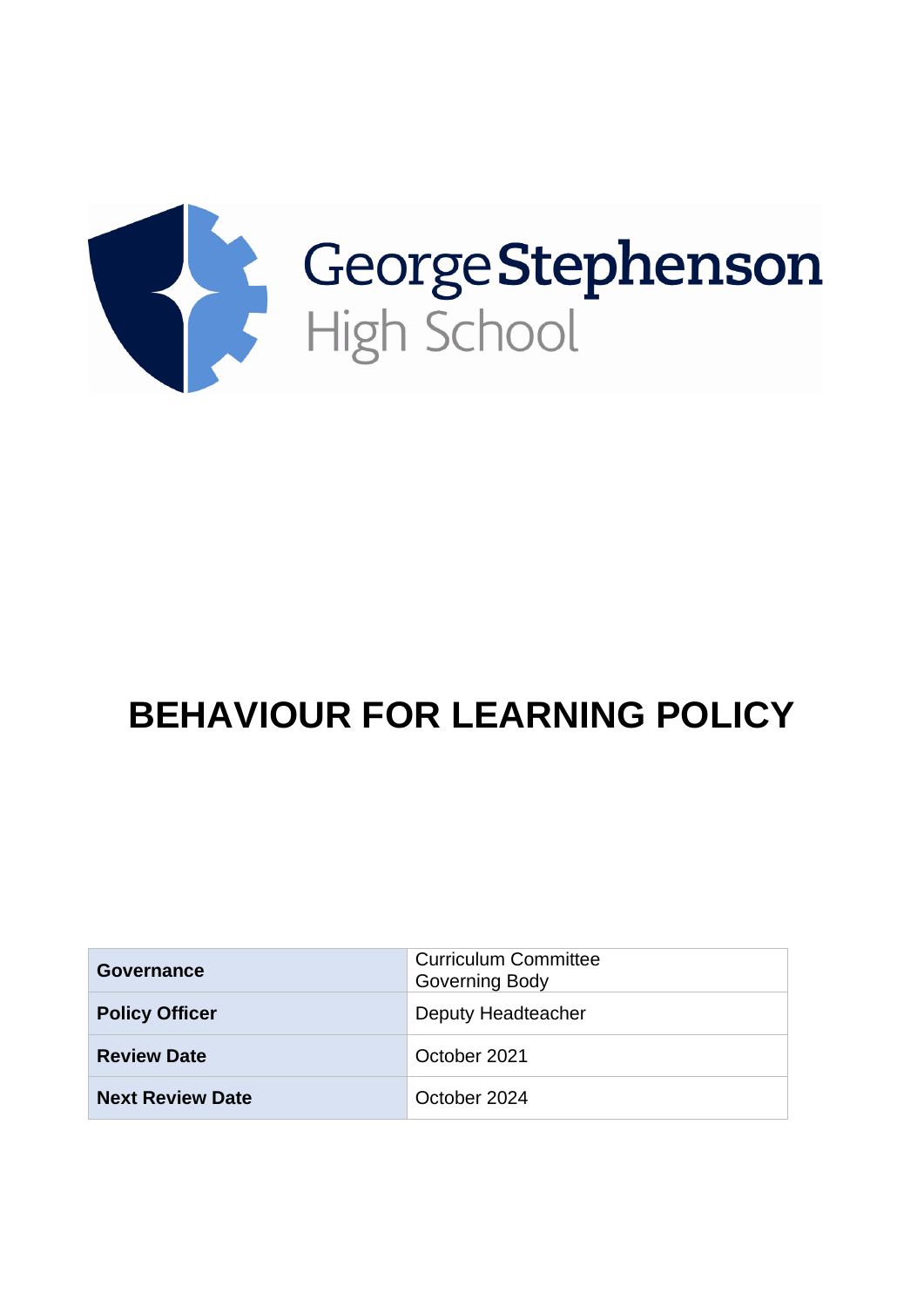# **Contents**

- 1. Governing Body Statement of General Principles
- 2. Role and Responsibilities
- 3. Ethos
- 4. ClassCharts
- 5. Uniform
- 6. Behaviour and Attitudes in lessons
- 7. Behaviour and Attitudes outside the classroom
- 8. Behaviour and Attitudes outside of school
- 9. Use of Mobile Phones
- 10. Sanctions
- Appendix 1 George Stephenson High School Behaviour Blueprint
- Appendix 2 2.1 Searching and confiscation
	- 2.2 Use of reasonable force
	- 2.3 Use of physical touch
	- 2.4 Reasonable Adjustments
	- 2.5 Glossary of terms
	- 2.4 Important links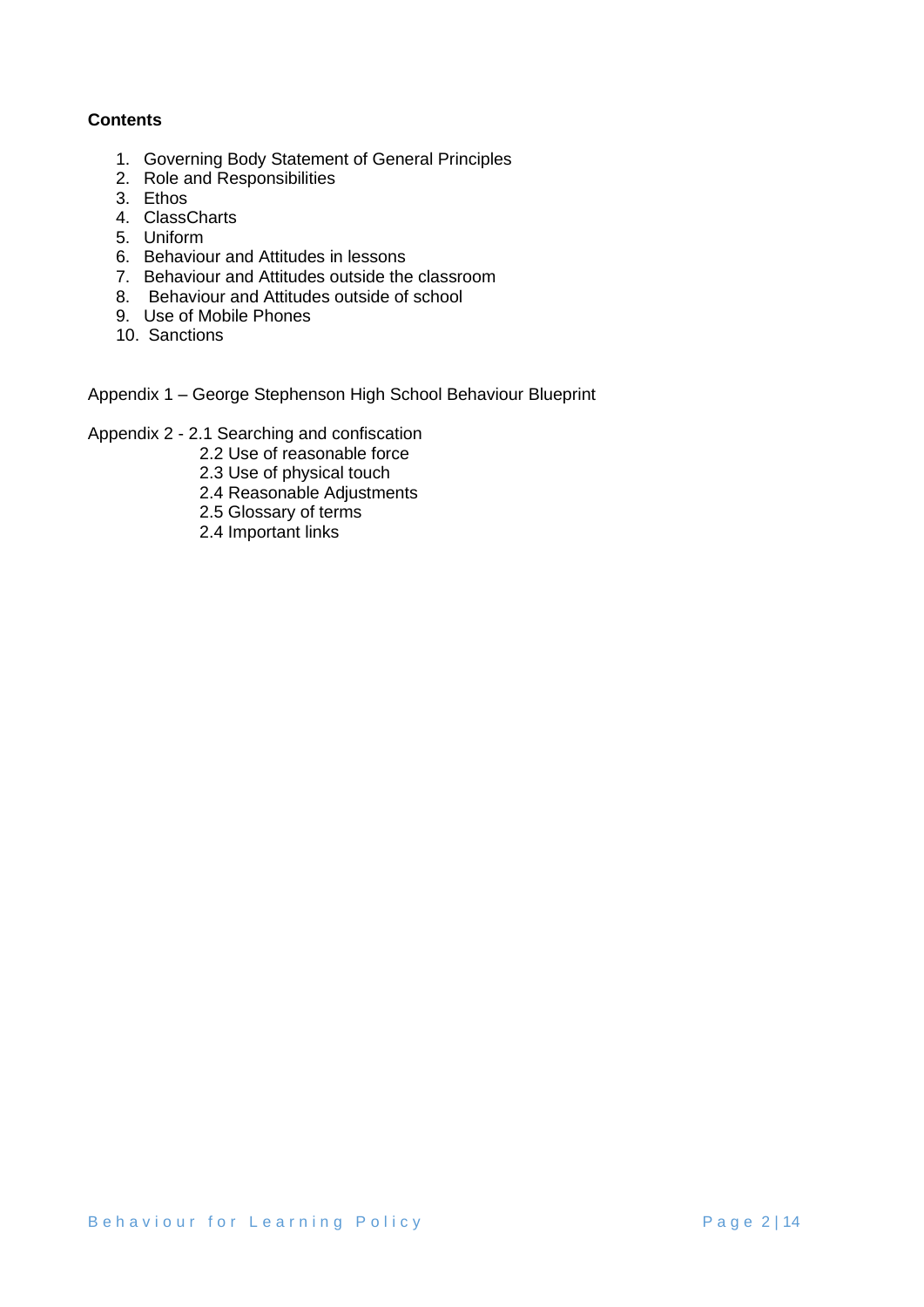# **1. Governing Body Statement of General Principles**

## **General**

The Governing Body is charged with the duty to set the framework of the school's policy by providing a written statement of general principles relating to behaviour management, taking into account the needs of all students. It will be reviewed annually, or earlier if necessary.

The governors also expect the views of students to be taken into account when the Headteacher draws up and reviews the school behaviour management policy.

## **School Ethos**

The governors expect the school to be a place where all individuals are respected and their individuality valued; where students are encouraged to achieve; where self-discipline is promoted and good behaviour is the norm.

## **The School's Moral Code**

All of the school's policies reflect our highest moral standards. The school, whilst endeavouring to support each individual with an understanding that every behaviour has an underlying cause, will not tolerate any anti-social behaviour including bullying of any kind.

## **Rules of Conduct**

The Head will draw up and review periodically a positive and constructive set of school expectations that will:

- promote self-discipline and proper regard for authority among students;
- encourage good behaviour and respect for others, and prevent all forms of bullying among
- students:
- ensure student standards of behaviour are acceptable;
- and regulate students' conduct.

This Policy operates in conjunction with the following policies:

- Anti- bullying
- Child Protection and Safeguarding
- Equality Statement
- SEND
- Teaching Learning & Assessment
- Peer on Peer abuse Policy
- LBQT Policy
- Mental Health Policy
- Relationships and Sexual Education Policy

In reviewing and implementing this policy the guidance contained in the following Department for Education (Jan 2016) document has been followed: [Behaviour and Discipline in Schools. Advice for Headteachers and school staff](https://assets.publishing.service.gov.uk/government/uploads/system/uploads/attachment_data/file/488034/Behaviour_and_Discipline_in_Schools_-_A_guide_for_headteachers_and_School_Staff.pdf)

## **Policy Aims**

- To create a safe and secure environment that promotes effective learning.
- To promote positive relationships between pupils, staff and our community.
- To provide both challenge and support to achieve high standards.
- To help students to grow and develop academically, socially and personally into responsible, caring and confident young people.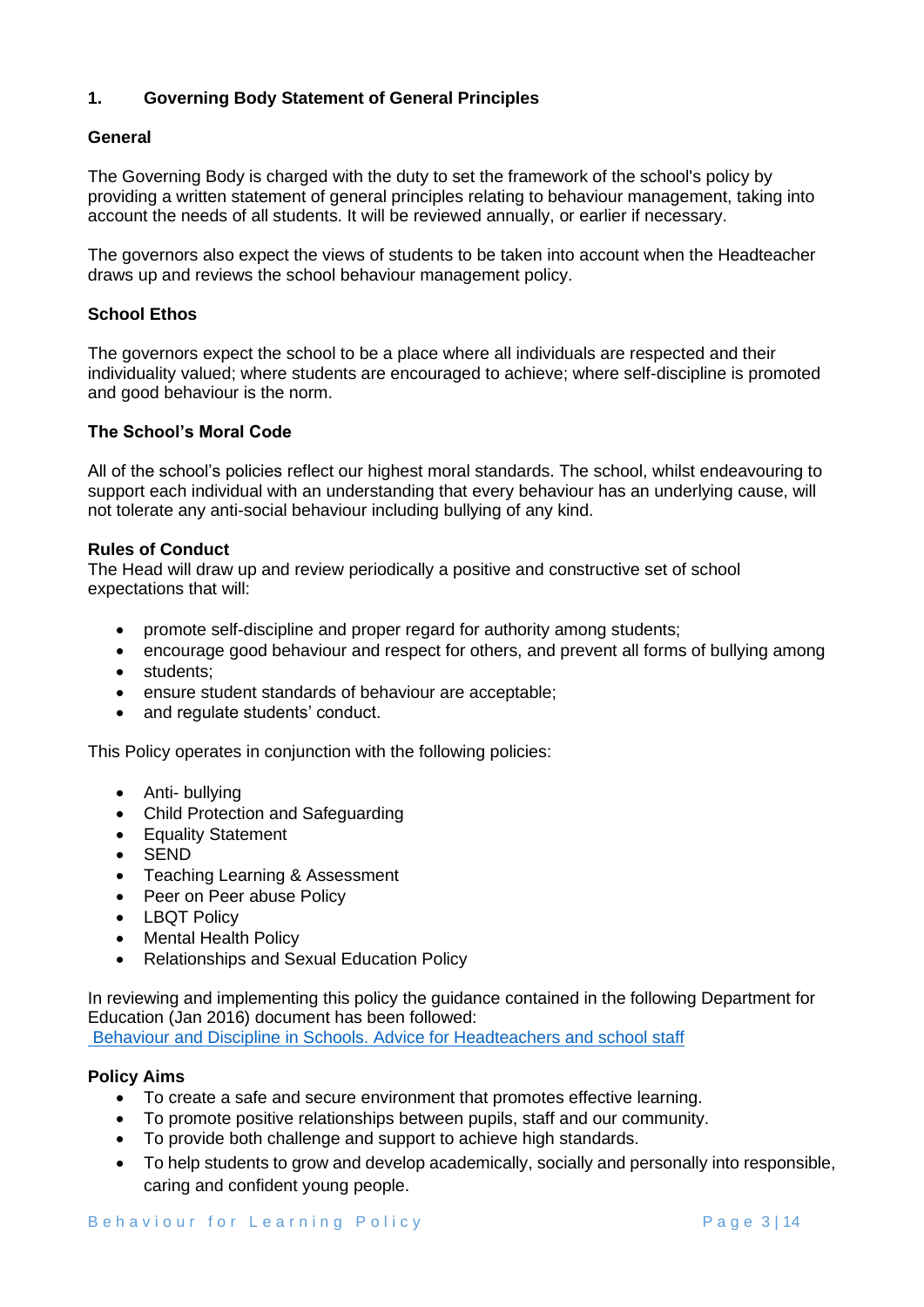• To support the delivery of highly effective teaching that equips children with essential knowledge and skills to promote academic achievement and an appreciation of learning within a rich and relevant curriculum.

# **2. Roles and Responsibilities**

## **The Head teacher will:**

- Implement the behaviour policy, reinforcing the need for consistency throughout the school.
- Report to governors regarding the effectiveness of the policy
- Support staff when dealing with challenging behaviour and the law
- Be a positive role model
- Ensure the health and safety and welfare of all children
- Praise and encourage positive behaviour including rewards events and celebration assemblies
- Ensure the promotion of "Ready Respectful, Safe" in and around school
- Ensure appropriate use of sanctions
- Work closely with parents /carers of children displaying challenging behaviours

## **Staff will:**

- Plan and deliver effective lessons taking account of children's starting points
- Promote the three school rules and values in and around school
- Reward and praise positive behaviour including awarding LORIC points, Hot Choc Friday nominations etc as appropriate and review and adapt to respond to students' needs.
- Offer the children choices and the chance to make the right decision
- Support children with the language and vocabulary they need in order to socialise and develop interpersonal skills
- Be a positive role model
- Inform parents/carers about the welfare and behaviour of their children through recording information in the SIMS App (and subsequently Class Charts once adopted following its trial in Summer 2021)
- Follow the behaviour policy consistently and report negative behaviour following the correct procedure
- Work in partnership with senior leadership to ensure all agreed strategies and actions are carried out including the use of Behavioural Pastoral Support Plans and SEND Pupil Passports.

# **Children will:**

- Follow the school rules
- Uphold the school values
- Be responsible for own actions and their impact on others.
- Learn to work cooperatively
- Accept sanctions and be willing to be reflective to change behaviours

# **The Governing Body will:**

- Approve the Statement of Behaviour Principles to guide the design and review of the Behaviour Policy
- Carry out its statutory duty relating to exclusions and disciplinary issues
- Review the effectiveness of the policy with the Head Teacher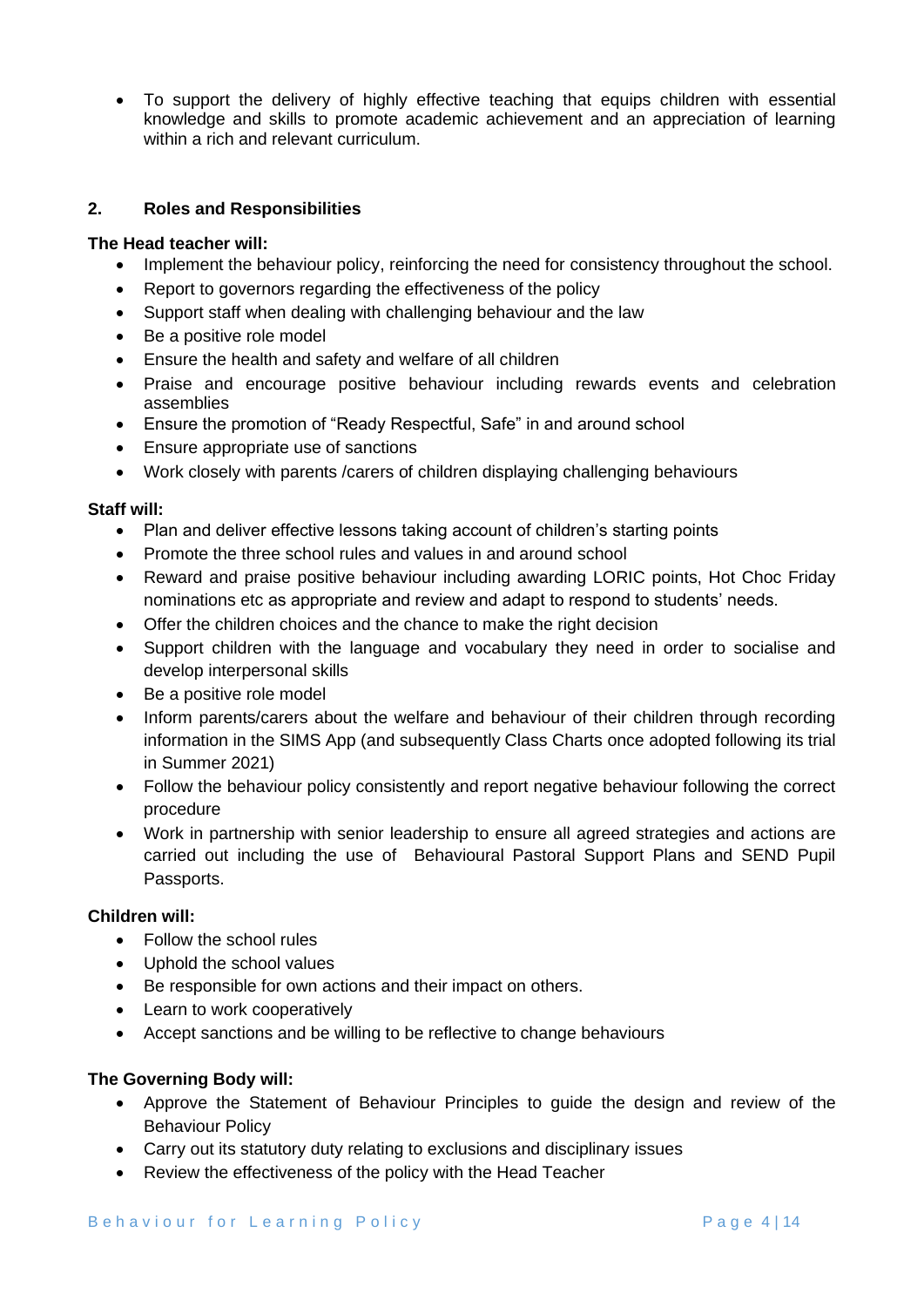## **Communication and parental partnerships**

Effective communication and positive parental partnerships are crucial in maintaining high standards of behaviour and consistency. If a child has behaviour which is causing a concern in school, steps will be taken to inform parents. The class teacher will have the initial responsibility for this. Teachers will be responsible for reporting any early warning signs for behaviour and safety to members of the Curriculum Leaders and Guidance Managers so strategies can be put in place and more formal steps can be taken.

The behaviour policy is shared with Parents/Carers. Senior leadership, with the support of the wider team will strive to support and encourage parents to share the same aims of the school in promoting good behaviour. Where appropriate parents will be signposted to additional support where this is needed.

## **3. Ethos**

At George Stephenson High School, we strive to ensure that all children are treated fairly and feel happy, safe and secure. We strive to create an atmosphere where all children feel welcome and are able to understand, recognise, uphold and promote our core values of **Ready, Respectful, Safe.** 

George Stephenson is proud to be an inclusive school that meets the needs of a range of children. We understand that many children need help to manage and articulate their emotions and need additional support to conform to our behaviour expectations and we strive to support them to achieve those aims. However, we also recognise that all children have a right to feel safe and secure in an atmosphere conducive to learning so this policy is designed to reflect the work we do, striving to ensure all our children can have the very best of starts in life.

We base our behaviour management on promoting our school rules and values, celebrating the positives and incentivising children to make the right choices and therefore improve their behaviour. However, clear and consistent sanctions will also be enforced as appropriate.

As a school we follow our **Five Behaviour Pillars:**

- 1) Model Consistent, Calm Adult Behaviour at all times
- 2) Pay First Attention to Best Conduct
- 3) Ensure all staff follow our Relentless Routines
- 4) Use our microscript for difficult interventions
- 5) Resolve conflict trough Restorative Conversations

As a staff we need to recognise that we must create a platform around the one behaviour we can control absolutely, our own and model our three **Visible Adult Consistencies** which are:

- 1. Be Calm, Considered and Controlled at all times: Praise in Public, Reprimand in private, Use the Stepped Sanctions/Microscripting
- 2. Be Welcoming: Greet students at the doors, dismiss students table by table at the end of the lesson, commit to carrying out Restorative Conversations with young people.
- 3. Be Relentlessly Positive (With High Expectations for All/First Attention to Best Conduct)

# **4. ClassCharts**

Our behaviour management software system, ClassCharts supports our Behaviour for Learning policy. The system allows us to manage behaviour on a day to day basis and lead improvements in behaviour strategically. All staff record both positive and negative behaviour interactions and incidents via our ClassCharts system which in turn writes data back to School Information Management System (SIMS). Pastoral staff use this data on a daily and weekly basis to ensure negative incidents are dealt with efficiently and promptly, this also ensures that students are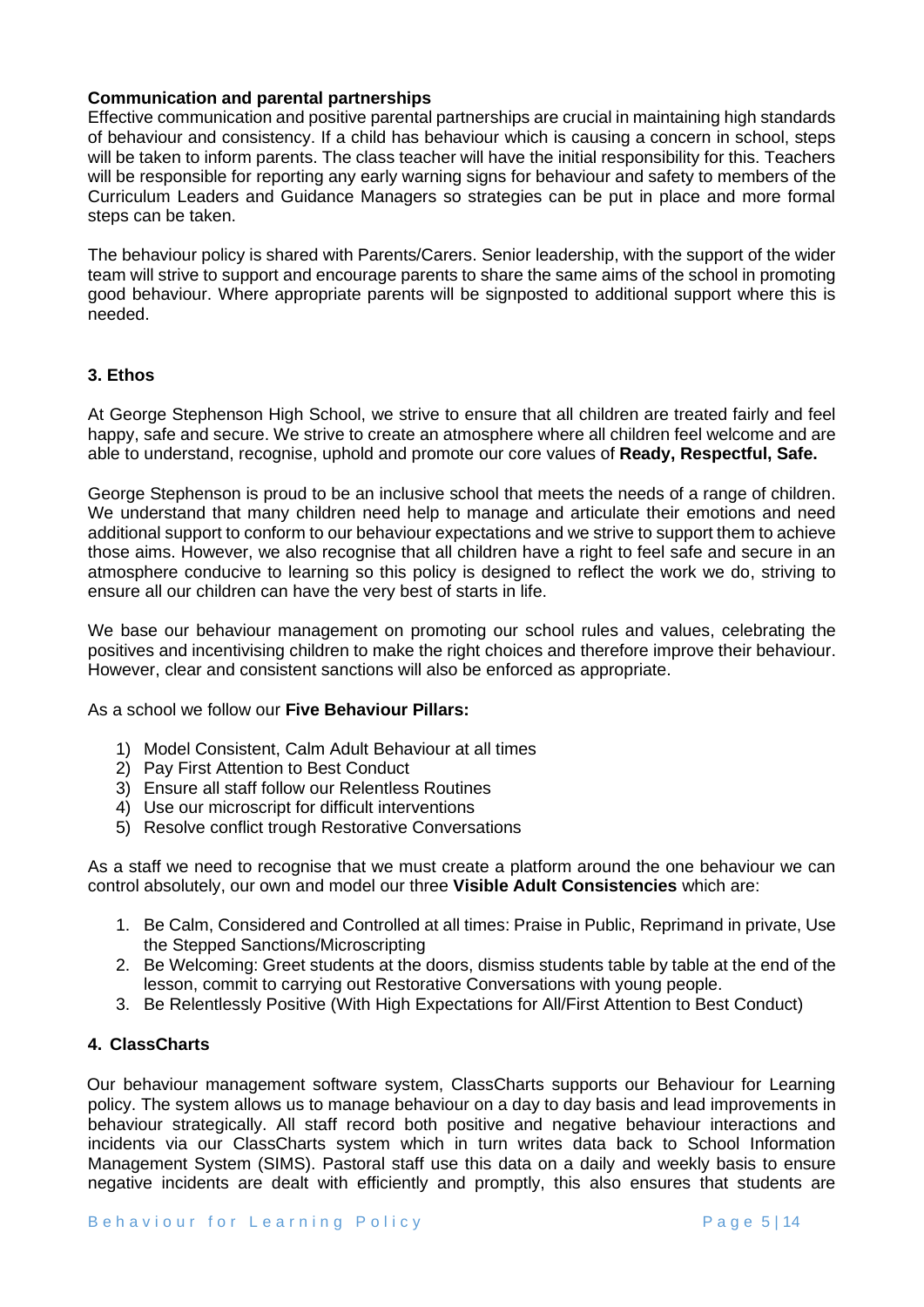rewarded in school for their positive choices. Leaders use data from ClassCharts to implement strategic initiatives to continuously improve teaching and learning.

# **5. Uniform**

Our uniform has been designed to be safe, comfortable and practical. Our uniform is an integral part of our Ready, Respectful, Safe ethos and we want students to be proud to wear it.

## **Students must wear the following:**

- Navy blue school sweater with school badge
- School tie clip on (top button fastened)
- Plain white school shirt with collar
- Black school trousers with school badge or Trutex black school skirt with school badge or school check skirt.
- Black or white socks or black tights
- Sensible plain black school shoes
- A plain dark outdoor jacket or coat

## **We do NOT allow:**

• Brown or any other colour of shoes.

• Trainers, trainer-type boots, boots, ankle boots, cross trainer shoes, ANY branded shoes (e.g. Nike, Adidas, Puma, Umbro, La Coste, Converse, Vans, Stan Smiths, Vivienne Westwood etc.), canvas shoes of any kind, plimsolls or sandshoes – no coloured laces, logos or labels.

Parents are advised not to purchase trainer/casual style shoes which are marketed as school shoes by various retailers.

## **With regards to make-up, minimal make up may be worn, however we do NOT allow:**

• Any "extreme" hairstyle or extreme hair colouring

• Any jewellery other than one ring only (on either hand), a maximum of two ear rings, one in each earlobe (simple studs or sleepers) and a watch.

• Any other rings/studs/bars used in face, mouth, ear or body piercing are not allowable in school for health and safety reasons.

- Ear expanders must not be worn.
- Acrylic or gel nails or nail varnish of any sort
- Tattoos or body art
- Excessive make up (no false or semi-permanent lashes, no fake tan, no drawn on eyebrows)
- Hoodie-style jackets/sweatshirts, tracksuit-type or sports tops, or denim jackets for outdoor wear.
- Hats or Hoods in school

## **PE Kit**

- Plain black George Stephenson polo shirt
- Plain black George Stephenson sweatshirt
- Plain black shorts
- Plain black tracksuit bottoms (no white lines on the side)
- Plain black George Stephenson branded leggings (optional) no other leggings to be worn
- Black/white sports socks/football socks
- Appropriate footwear

We reserve the right to confiscate or insist that students remove any item which contravenes these guidelines or which is a potential safety hazard. For one off incidents, students may be issues with a breaktime detention. Any student who presents in school in the incorrect uniform will be offered the opportunity to borrow correct uniform/shoes. If they continue to refuse to cooperate they will be placed in Isolation until the correct uniform is worn. If there are exceptional circumstances, please discuss this with your child's Guidance Manager at your earliest convenience. The school and the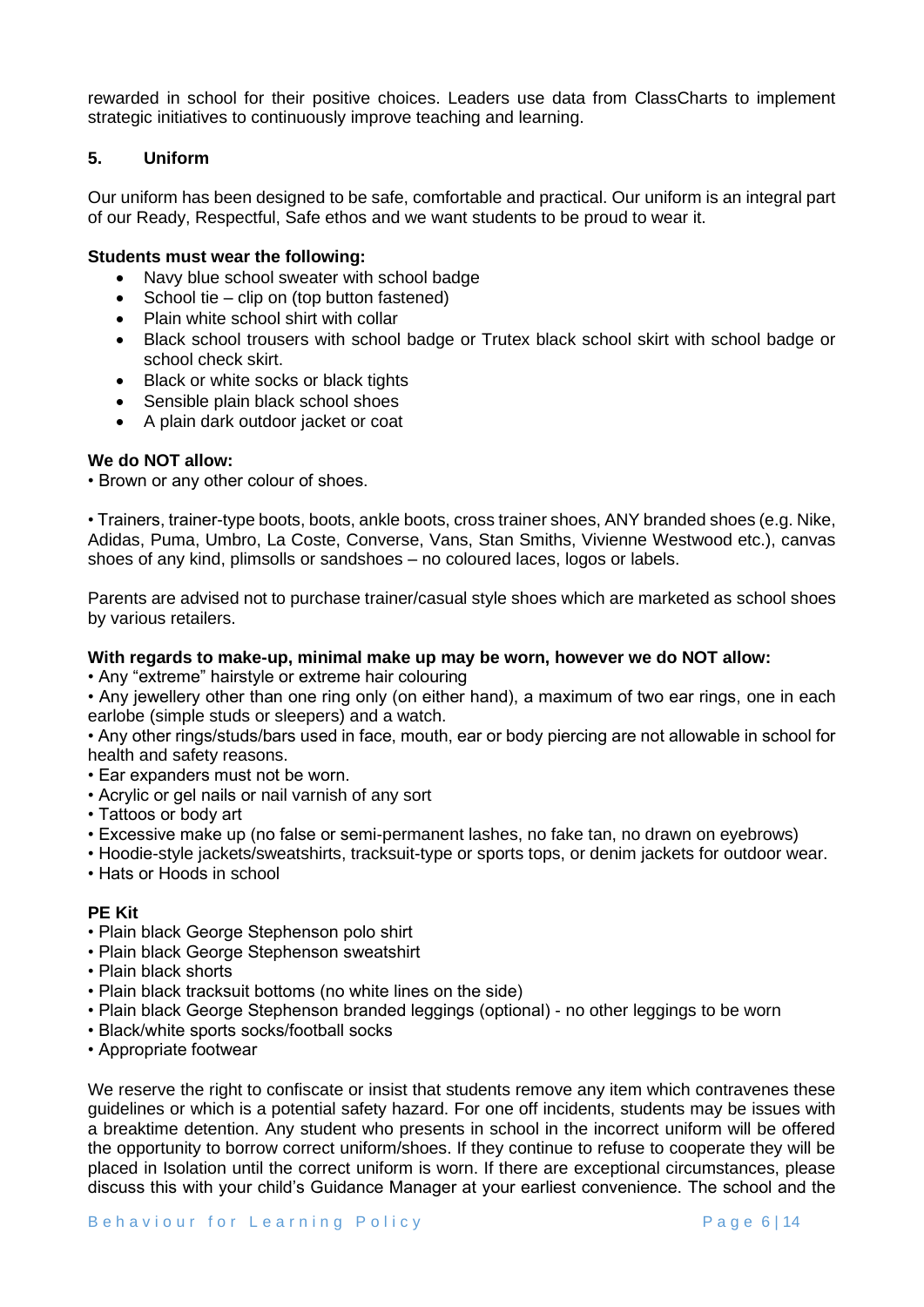Governing Body reserve the right to determine what is acceptable with regards to uniform and footwear.

## **6. Behaviour and Attitudes**

#### **Positive Behaviour**

Students are awarded LORIC points for demonstrating the following positive behaviour and attitudes in lessons. All merits are recorded via the ClassCharts software:

- Leadership
- Organisation
- Resilience
- Initiative
- Communication

Students may also be awarded:

- SPORTS card (for work in PE)
- HotChocFriday nomination (for brilliant work/attitude)

#### **Negative Behaviour**

Where disruption is caused in a lesson the teacher will award a concern as the diagram below shows. All sanctions are recorded via the ClassCharts software.

Every time a non-negotiable incident occurs it will be recorded on ClassCharts which parents can access through their ClassCharts Parent App

A build-up of non-negotiable marks in a week will lead to a Whole School Detention (After School Workshop) – see details below.

The non-negotiables are:

 $\Box$  Lateness to registration or lessons (L) 1 point

 $\Box$  Not having the correct equipment for learning (E) 1 point

 $\Box$  Failure to complete home learning (H) 1 point

- Unacceptable behaviour at social time (S) 1 point
- Unacceptable behaviour in the corridor (C) 1 point
- Mobile phone misuse (M) 1 point

In addition to this, any unacceptable behaviour which may result in learning of others being disrupted will be dealt with via our Behaviour Blueprint Stepped Sanctions before ultimately leading to the removal of the student from the lesson through one of the following mechanisms:

 $\Box$  Unacceptable behaviour which leads to a Relocated from their lesson. (R) (2 points)

□ A serious breach of behaviour which leads to the student being placed in Time Out by Duty Support (D) (3 points)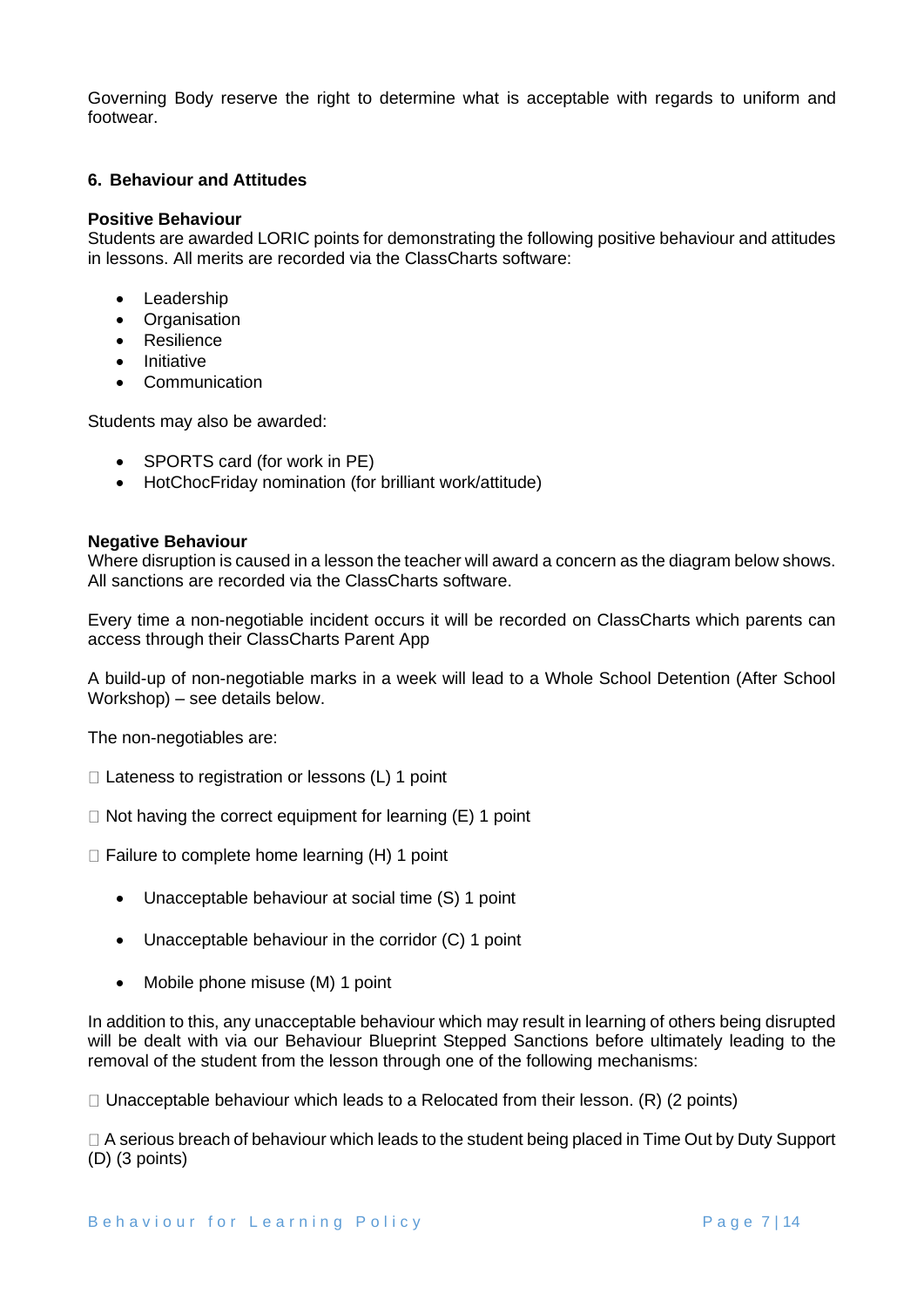# **7. Behaviour and Attitudes Outside the Classroom**

All staff in school will monitor behaviour during lesson changeover and during social times. Students can also receive merits for displaying positive behaviour during this time. Negative behaviour will be recorded via the ClassCharts system in the following way:

| Defiance                                                                                                                                                                                                                                                                            | Disruptive Behaviour affecting the<br>orderly running of site                                                                                                                                              | Serious Breach of Behaviour Policy                                                                                                                                                                     |
|-------------------------------------------------------------------------------------------------------------------------------------------------------------------------------------------------------------------------------------------------------------------------------------|------------------------------------------------------------------------------------------------------------------------------------------------------------------------------------------------------------|--------------------------------------------------------------------------------------------------------------------------------------------------------------------------------------------------------|
| Failure to hand over<br>$\bullet$<br>food or drink<br>Refusal to follow<br>$\bullet$<br>reasonable request<br>Refusing to follow the<br>$\bullet$<br>one way system<br>Chewing gum<br>$\bullet$<br>Littering<br>$\bullet$<br>Walking away from staff<br>٠<br>Inappropriate language | Dangerous behaviour<br>$\bullet$<br>Dangerous crowding<br>٠<br>Being in restricted areas<br>٠<br>Unruly behaviour e.g<br>$\bullet$<br>water fights, picking up<br>snow etc<br>Smoking on site<br>$\bullet$ | Direct verbal abuse<br>towards staff<br>Violence/Vandalism<br>Physical aggression<br>Peer on Peer Abuse*<br>*Please see separate "Peer on Peer<br>Abuse" for more details<br>on sanctions and support. |
| <b>Possible Sanctions</b>                                                                                                                                                                                                                                                           | <b>Possible Sanctions</b>                                                                                                                                                                                  | Following an investigation one of<br>the following sanctions may be<br>applied                                                                                                                         |
| Break/Lunchtime detention<br>Time Out<br>Fixed term exclusion<br>Whole School Detention                                                                                                                                                                                             | Fixed term exclusion<br>Whole School Detention<br>Time Out                                                                                                                                                 | Removal of social time<br>Whole School Detention<br>Internal exclusion<br>$\bullet$<br><b>Fixed term Exclusion</b><br>$\bullet$<br>Moorbridge placement<br>٠<br><b>Permanent Exclusion</b><br>Time Out |

# **Internal Truancy**

Where a student is found to be internally truanting they will be given a Whole School Detention that week to make up for lost learning. Should this become persistent, students may be placed in Time Out for a period of time. If we are unable to locate a student on site a phone call home will be made to the parent/carer to advise them that we cannot guarantee the health and safety of the student as they are not presenting in the lesson they should be in. If a child absconds it is not possible for school staff to appropriately safeguard the student.

# **8. Behaviour and attitudes outside of school**

Students at George Stephenson High School are ambassadors for our school when outside of school. During their

journey to and from school and on educational visits, by wearing our uniform they represent the ethos and values of the school. As such we insist on high levels of Respect and Safety.

If students become involved in anti-social behaviour outside of school and are wearing the George Stephenson High School uniform the school can put in place sanctions in line with the Behaviour for Learning policy. The school will take steps to address inappropriate behaviour outside of school immediately before and after school if we consider it necessary. Any behaviour during school holidays or weekends will not be deemed to be the responsibility of the school.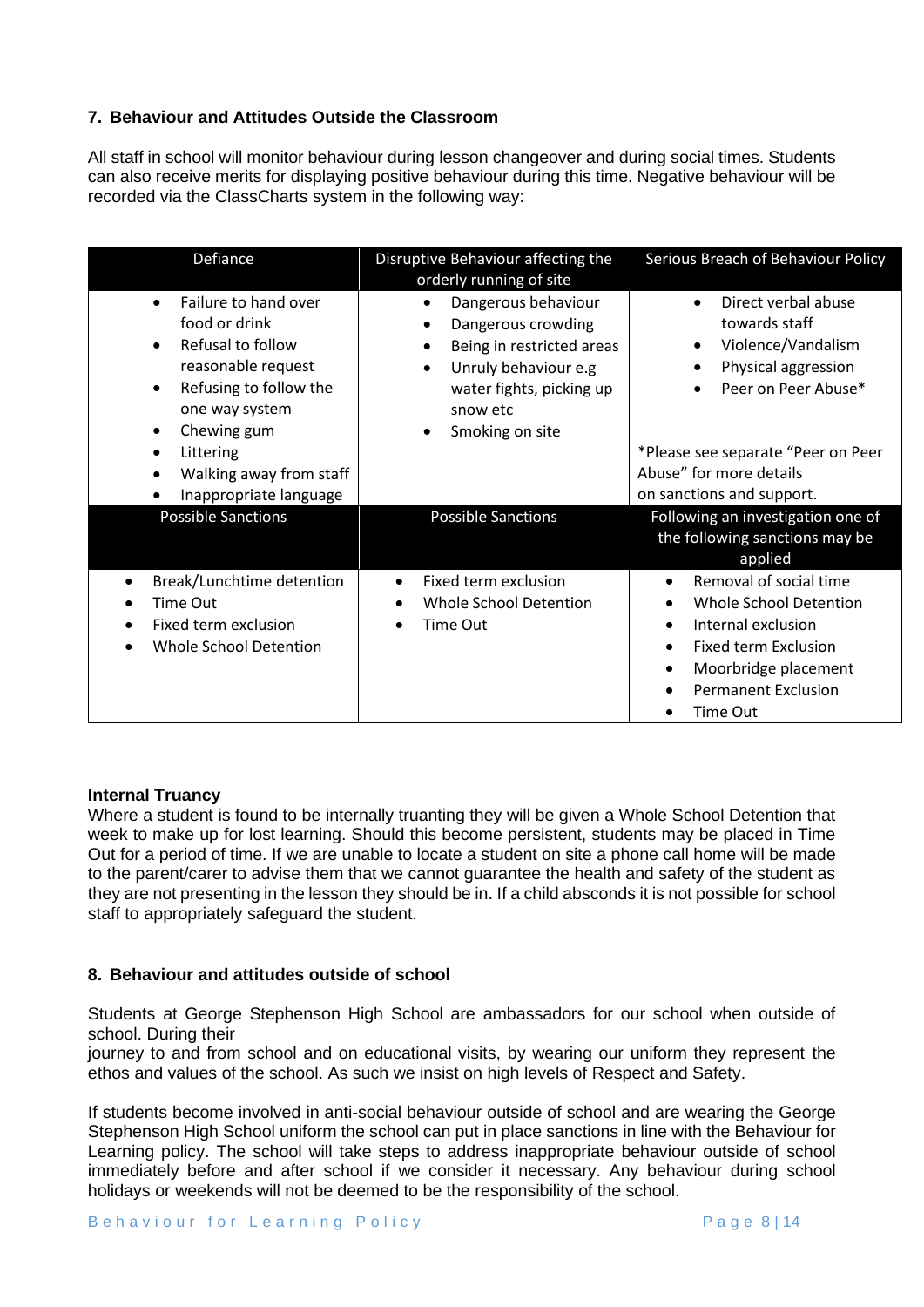Issues involving social media and any form of bullying or harassment which take place outside of school hours should be referred to the Police if necessary. The school will follow national guidelines around the use of social media and will work with parents and carers to ensure students remain safe online, however we do encourage parents to enforce social media age restrictions with their children and to take their own measures to keep their child safe online. We are happy to provide advice and support in school on this but cannot take responsibility for posts made outside of school hours off site.

#### **9. Mobile Phones**

Mobile phones are not to be used in school from September 2021. If mobile phones are observed by a member of staff they will be confiscated. Students will be asked to turn off their device and hand the phone over to the member of staff.

Devices can be collected at the end of the day from Student Reception. Failure to comply with this request will be deemed as defiance and further sanctions may apply, in line with the school's Behaviour for Learning policy. If a student has had a phone confiscated twice then parents will have to collect the mobile phone from the school.

Please read the mobile phone policy on the school website for further details.

## **Please note: the school accepts no responsibility for the damage or loss of mobile phones that have been brought into school.**

#### **10. Sanctions**

We believe that in order for students to change their negative behaviour it may be appropriate for them to experience a sanction and a restorative action.

The Education and Inspections Act 2006 gives school the legal right to detain students at the end of a school session on disciplinary grounds. At times we feel that Detention is an effective sanction. There are three levels of Detention in school; these are:

- Break and/or Lunchtime Detention
- Curriculum Leader Detention
- Whole School Detention

**Break or Lunchtime detentions** are used as a direct consequence a consequence of failure to meet behaviour expectations (Ready, Respectful, Safe) in social times or for minor uniform infringements etc.

**Whole School Detentions,** which are considered to be a more serious disciplinary sanction, are issued to students who have consistently failed to meet the school's expectations. Every time a nonnegotiable incident occurs it will be recorded on Class Charts. A build-up of non-negotiable incidents in a week will result in at least one Whole School Detention.

In certain circumstances Guidance Managers or Senior Staff may also impose a Whole School Detention for more serious issues. Students who do not attend a Whole School Detention without good reason will face further disciplinary action, which could ultimately result in exclusion.

#### **Curriculum Leader Detention:**

Curriculum Leaders have the authority to issue a detention to students where there is persistent disruptive behaviour displayed within their curriculum area.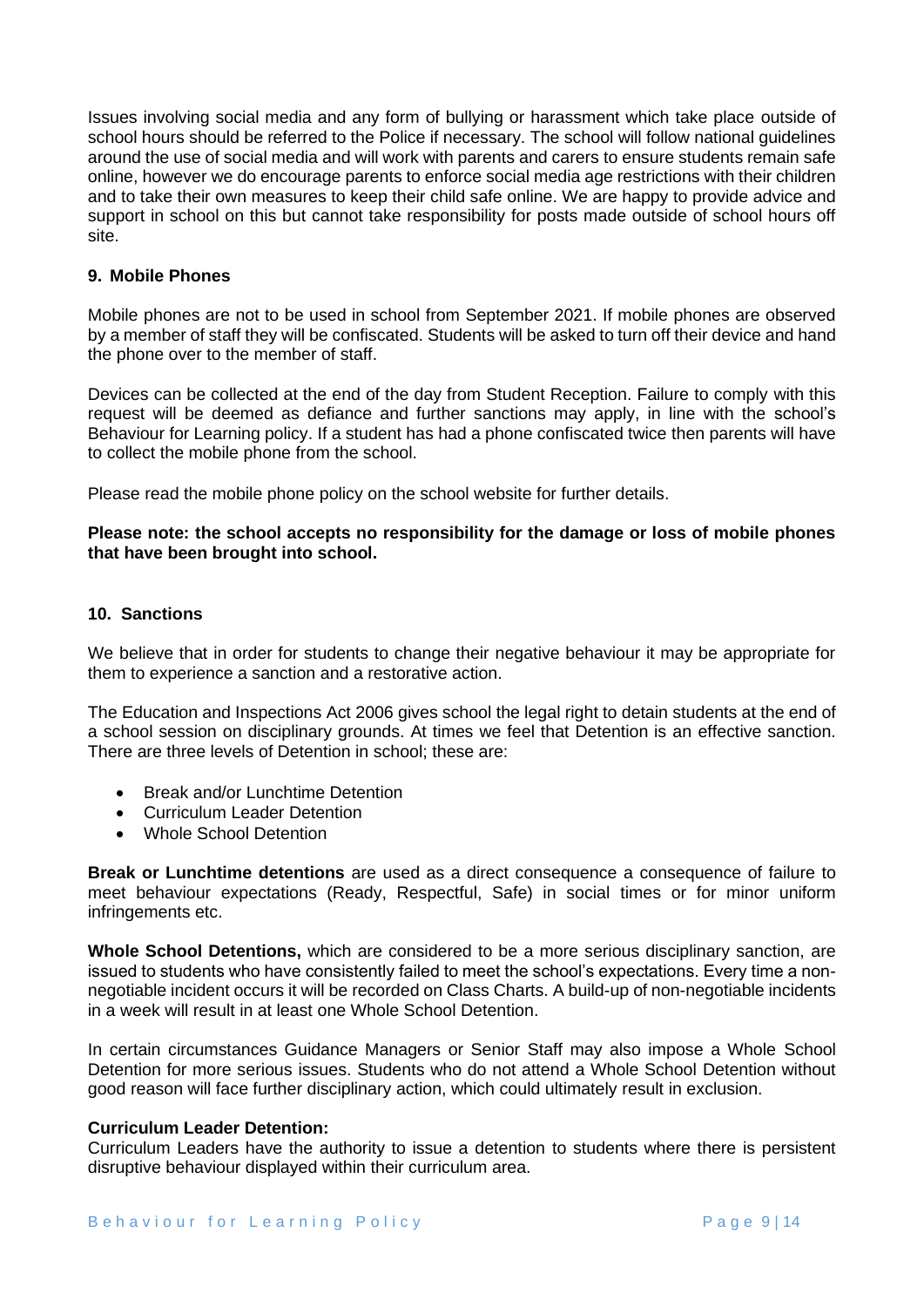## **Timings of Detentions:**

- Curriculum Leader Detentions: either at lunchtime or after school.
- Whole School Detention: either  $3.00 3.30$  p.m. or  $3.00 3.45$  p.m. Timing depends on the number of non-negotiable incidents accumulated in a week. Parents will always be given at least 24 hours written notice. It is the student's responsibility to ensure that this is shown to parents.

## **Restorative Conversations**

Any student who has been Duty Supported from a lesson the previous day, may be required to attend a Restorative Conversation. The student will only be allowed to return back to that lesson, once the Restorative Conversation is completed and all parties are satisfied there has been a positive outcome. If a student does not respond well to the Restorative Conversation, they will not return to that lesson until the situation is resolved. This may involve a re-run of the conversation with the Guidance Manager, Curriculum Leader or Leadership Team link present.

## **Internal exclusion in Time Out**

Time Out is George Stephenson High School's internal exclusion facility. Students who have been in serious breach of the Behaviour for Learning policy or who present persistent disruptive behaviour in lessons and around site will be referred to Time Out.

The aim of Time Out is to support students in reintegration back into lessons, and to support them in understanding why their behaviour choices have resulted in a Time Out referral and how they can avoid this again.

Our Behaviour Support Manager and/or other leaders will meet with the student to reinforce school rules, the expectations of Time Out and set targets.

Time Out can be used to provide an alternative to fixed term exclusion. The school believes that learning comes first, therefore the priority is always for students to remain in school where possible as long as in doing so there will be no harm caused to the education or welfare of themselves or others.

Failure to behave appropriately in Time Out may result in further time in Time Out, a placement in another educational setting (such as the Student Support Centre (SSC) at North Tyneside Student Support Centre, or exclusion (fixed term or permanent).

## **Additional Support for Persistent Challenging Behaviour**

The vast majority children respond positively to the rewards and sanctions system in school and behaviour remains positive. However, some children for a variety of reasons, need further support to amend their challenging behaviours over time. Escalation of sanctions without corresponding support is usually ineffective. The school tailors its approach to the individual circumstance of each child in partnership with parents/ carers and any appropriate support agencies. Support strategies may include :

- A Pastoral Support Plan with clear personalised sanctions and rewards
- Referral to our in- house Family Liaison Workers for specific work to meet a range of needs e.g. anger management, low self- esteem
- Use of a report card to monitor behaviour and celebrate success
- Referral to our Special Educational Needs and Disabilities Coordinator for tailored support

## **Special Educational Needs:**

Students who have been identified as having a Special Educational Need with associated behaviour challenges will be given appropriate support and targets to encourage, promote and model appropriate classroom behaviour designed, discussed and shared with the pupil and parents (a Pupil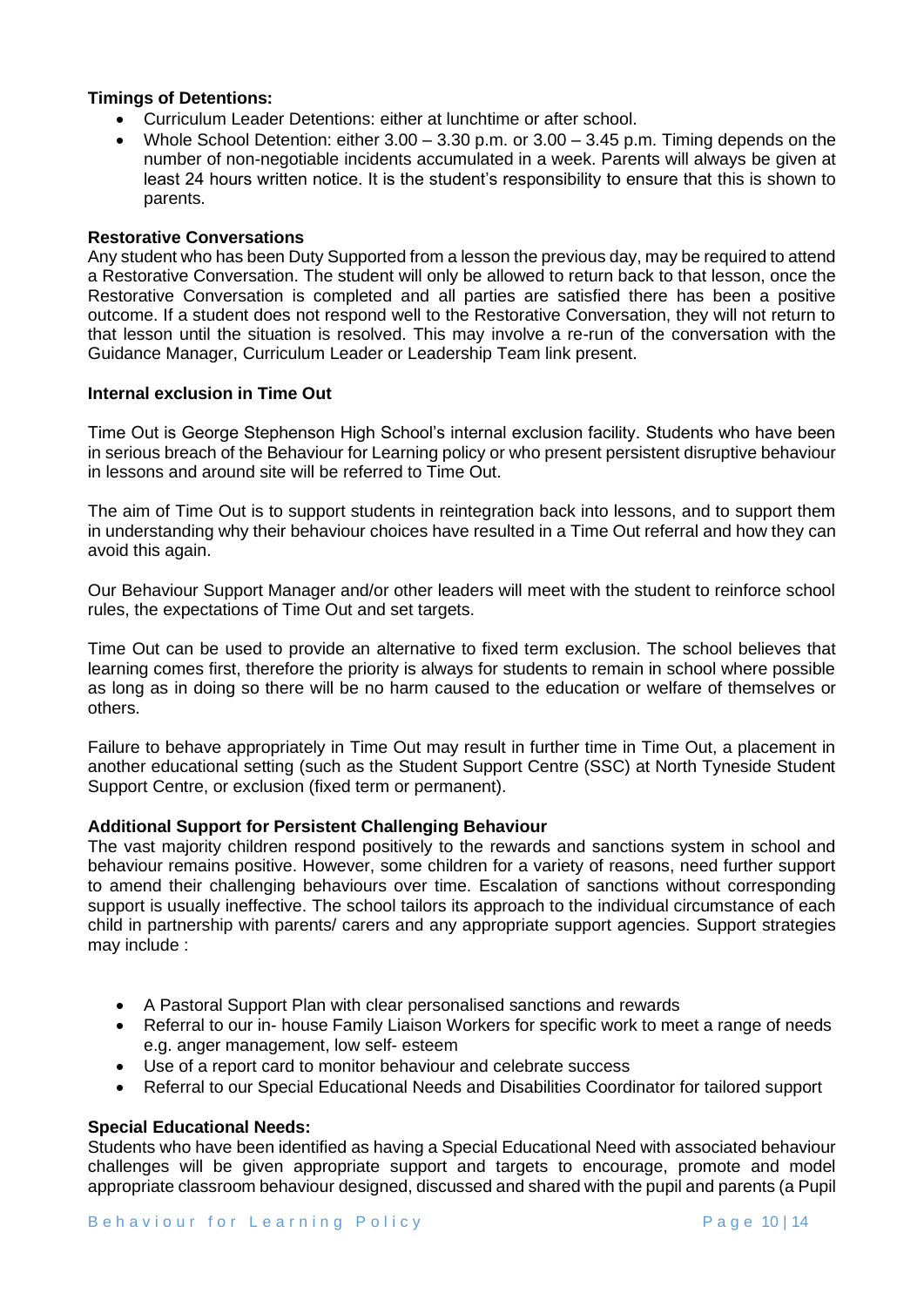Passport). The SENDCO will ensure that Pupil Passports for all children including those with an Educational Health and Care Plan (EHCP) are reviewed and any outside agencies are fully involved as necessary.

# **11. Exclusions**

# **Fixed Term Exclusion**

It is sometimes necessary for the Headteacher to use Fixed Term exclusions in school. This will be considered on a case-by-case basis and only as a last resort where there is a serious breach of the school's Behaviour for Learning policy, the student fails to cooperate, or if the nature of the incident affects student safety and the orderly running of the site. When this does happen the school will work with parents and other agencies to try and resolve issues.

This may involve using the following strategies:

- Use of TRAX Outreach/ Short Term KS3 Placement to develop learning behaviours and self– regulation
- Involvement of North Tyneside Secondary Support Team
- Additional provision e.g. attendance at North Tyneside Student Support Centre
- Support from Family Liaison Workers and/or the school counsellor
- An evaluation of the use of alternative provision (schools) applied on a case by case basis

A parent will be informed as soon as possible when a decision to issue a fixed term exclusion is made, they will be informed of the reason for the exclusion and the length of the exclusion. A letter will be sent out detailing the exclusion. Parents must ensure that students are not present in a public place during school hours for the duration of their exclusion.

## **Permanent Exclusion**

A decision to exclude a student permanently may be taken in response to a serious breach, or persistent breach of the school's Behaviour for Learning policy and where allowing the student to remain in school would seriously harm the education or welfare of the student or others in the school. Any form of illegal activity, such as the use or possession of banned substances, use or possession of a weapon or production of illicit material will result in

consideration to permanently exclude. The decision on whether to exclude is for the Headteacher to take. The case will be considered carefully and reviewed by governors and if upheld parents have the right to appeal.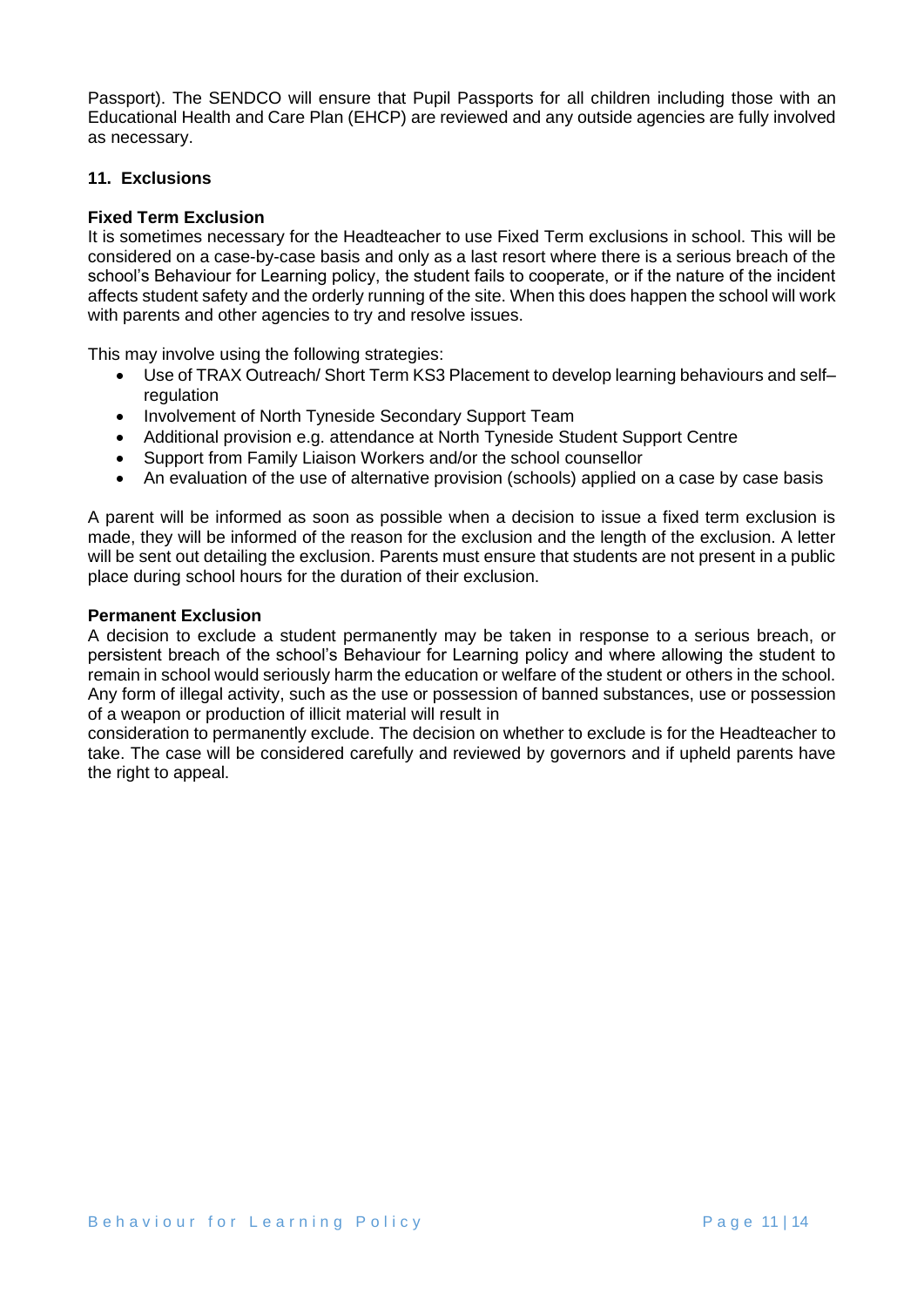# **Appendix 1 George Stephen High School Behaviour Blueprint**

We believe that everyone at George Stephenson High School has the right to learn and achieve in a safe environment. All people working at George Stephenson High School should be **READY**, **RESPECTFUL** and **SAFE** at all times.

# **Be READY to**

# **RESPECTFUL of:**

- Arrive in school on time each day.
- Wear the correct uniform at all times.
- Do your best and fulfil your learning potential every lesson.
- Accept challenges and demonstrate resilience.
- Stop and Listen when a member of staff talks to you.
- Yourself
- Everyone's right to learn
- Other opinions
- People's feelings
- Other peoples' property
- Reasonable requests
- Your environment
- Your local environment

## **SAFE in terms of your behaviour**

- In lessons (both theory and practical)
- At Social Times (break and lunchtime).
- On the School Bus
- To and from school
- In the Local Community

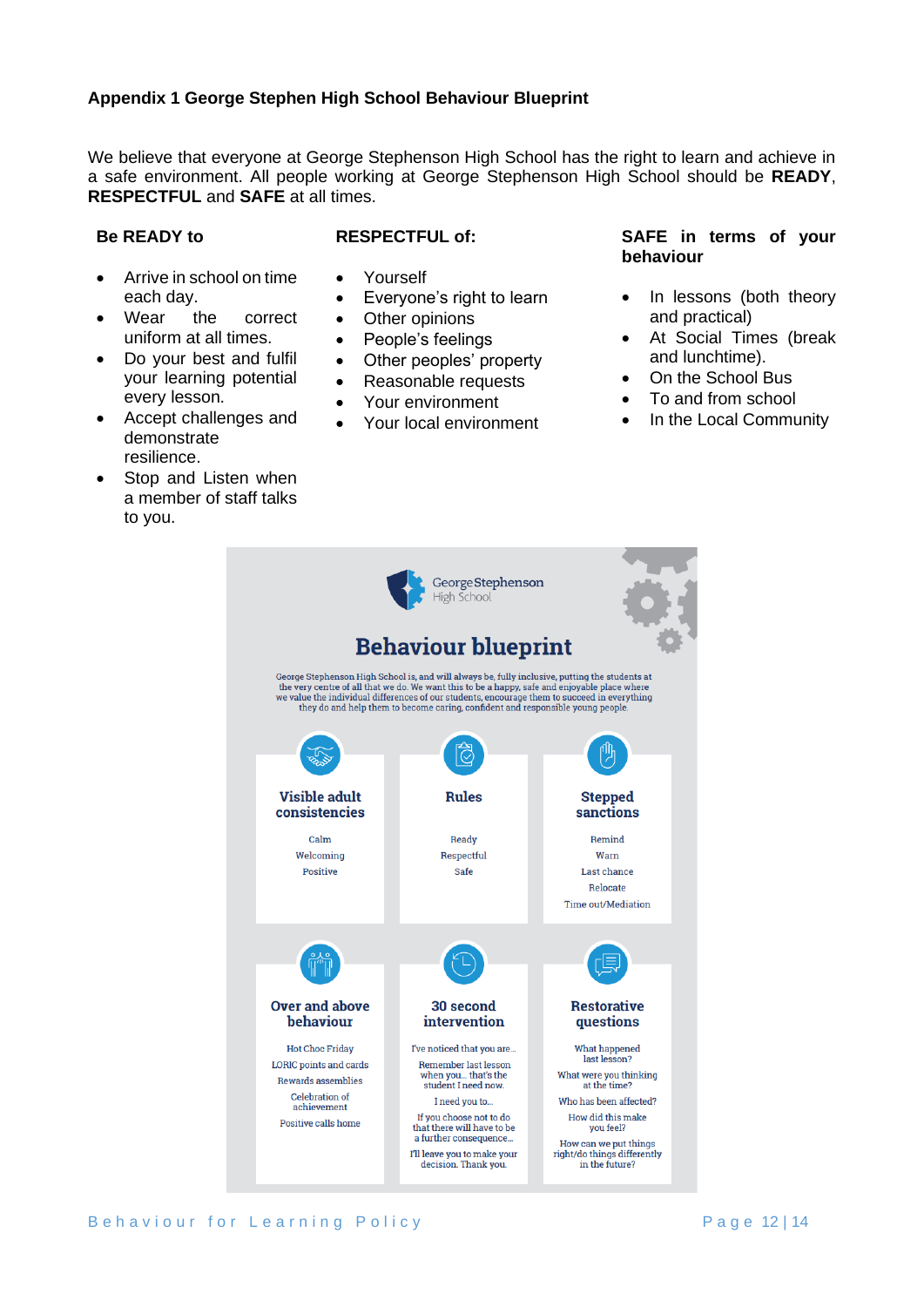# **Appendix 2**

# **2.1 Searching and confiscation**

Following guidance set out by the Department for Education (DfE) *Searching, screening and confiscation Advice for headteachers, school staff and governing bodies February 2014,*  members of staff are authorised to use confiscation as a disciplinary sanction. This means that staff may confiscate or seize items in the possession of students that are illegal, or banned by the school. It is our first priority to ensure that students are in a safe and secure environment when they are in our care, and any items that may jeopardise the safety of other students or themselves will be taken off students without notice.

A teacher can search a student with their permission to look for any item that the school's rules say must not be brought into school. Headteachers and other members of staff authorised by the Headteacher have the power to search a student without the student's consent if they suspect they are in possession of 'prohibited items'.

Prohibited items that can be searched for without consent include:

- knives or weapons (including imitation weapons)
- alcohol
- illegal drugs
- "legal highs"
- stolen items
- e-cigarettes, vapes, tobacco and cigarette papers
- fireworks
- pornographic images
- articles that have been or could be used to commit an offence or cause harm.

# **2.2 Use of force**

Members of staff have the power to use reasonable force to prevent students:

- committing an offence, injuring themselves or others, or damaging property, and to maintain good order and discipline in the classroom.
- committing any offence (or, for a student under the age of criminal responsibility, what would be an offence for an older student);
- causing personal injury to, or damage to the property of, any student (including him or herself); or
- prejudicing the maintenance of good order and discipline at the school or among any students receiving education at the school, whether during a teaching session or otherwise.

George Stephenson High School does not encourage the use of force and it will be used very rarely in special

circumstances where the safety and well-being of staff and/or students is at risk. In all such circumstances the school follows guidance set out in Department of Education "Use of Reasonable force- Advice for head teachers, staff and governing bodies" July 2013.

## **2.3 Use of Physical Touch**

Government guidance is that schools DO NOT adopt a no touch policy as 'there is a real risk that such policy might place a member of staff in breach of their duty of care towards a pupil, or prevent them taking action needed to prevent a pupil causing harm' Department of Education "Use of Reasonable force- Advice for head teachers, staff and governing bodies" July 2013.

## Also the document states:

*It is not illegal to touch a pupil. There are occasions when physical contact, other than reasonable force, with a pupil is proper and necessary.*